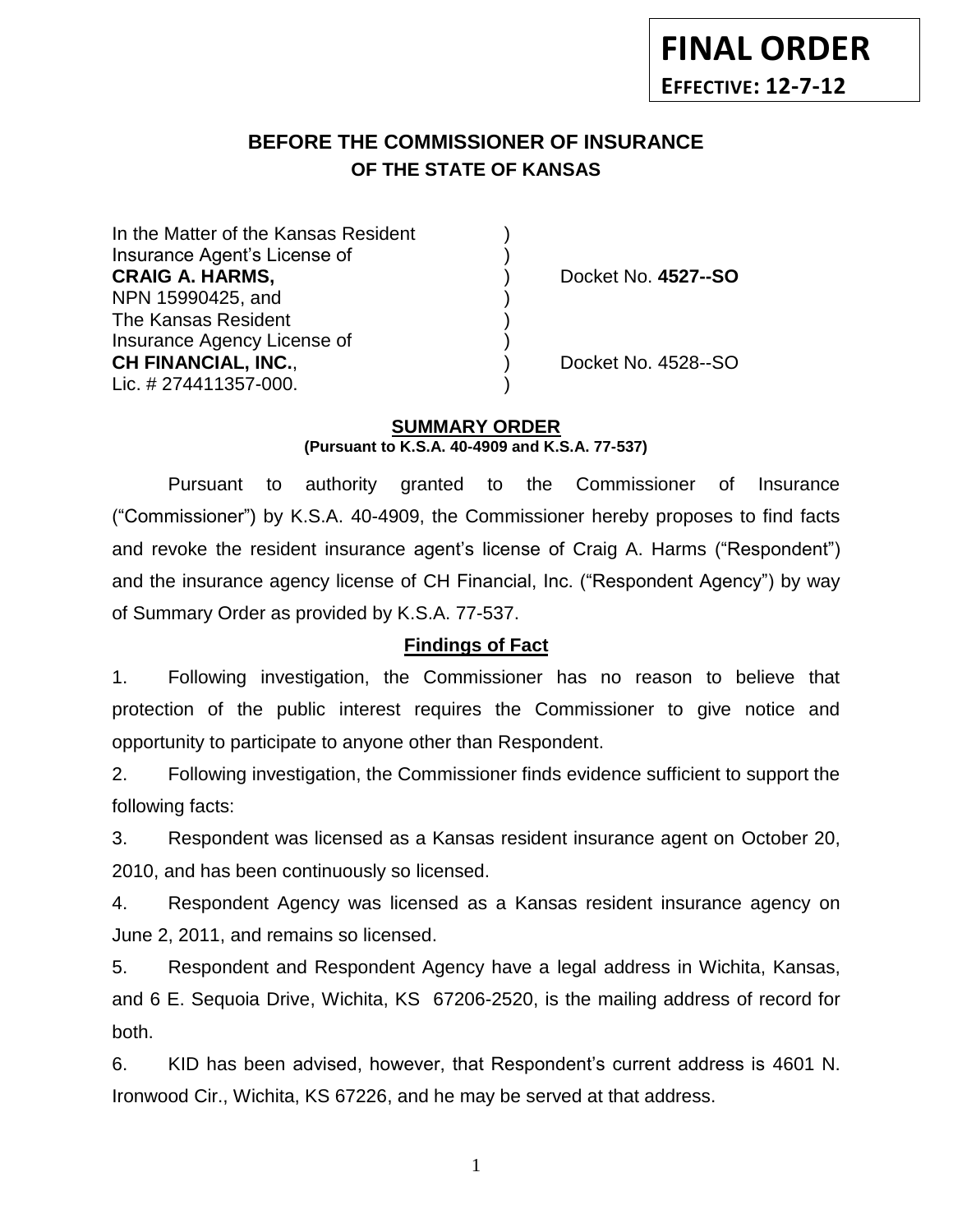7. Respondent is the only agent affiliated with the agency in KID records, and it appears the agency is nothing more than Respondent's alter ego.

8. According to insurance company reports to the Kansas Insurance Department ("KID"), Respondent, along with other agents, engaged in a pattern and practice of soliciting applications for substantial life insurance policies on the lives of individuals who would pay no premium for slightly more than the first year of the contract.

9. In those cases, the applications falsely represented that premium would be paid from personal assets and/or the assets of a trust, and none of the premium would be financed.

10. It appears that, in some cases, premium was paid by investors, and in other cases, premium was paid from sales commissions.

11. In response to KID's inquiry regarding the allegations, Respondent, through counsel, generally denied the factual allegations and denied having engaged in an unfair trade practice or fraud but requested cancellation of his insurance agent license.

12. The Commissioner considers Respondent's general denial but finds, in the absence of contrary evidence, that the company reports and documentation constitute sufficient evidence to support action against Respondent's license.

## **Applicable Law**

13. K.S.A. 40-4909(a) provides, in relevant part:

"The commissioner may deny, suspend, revoke or refuse renewal of any license issued under this act if the commissioner finds that the applicant or license holder has . . .

(7) Admitted to or been found to have committed any insurance unfair trade practice or fraud in violation of K.S.A. 40-2404 and amendments thereto. . . [or]

(15) Rebated the whole or any part of any insurance premium or offered in connection with the presentation of any contract of insurance any other inducement not contained in the contract of insurance." K.S.A. 2011 Supp. 40-4909(a).

14. "Making false or fraudulent statements or representations on or relative to an application for an insurance policy, for the purpose of obtaining a fee, commission, money or other benefit from any insurer, agent, broker or individual" is an insurance unfair trade practice or fraud as defined by K.S.A. 2011 Supp. 40-2404(11).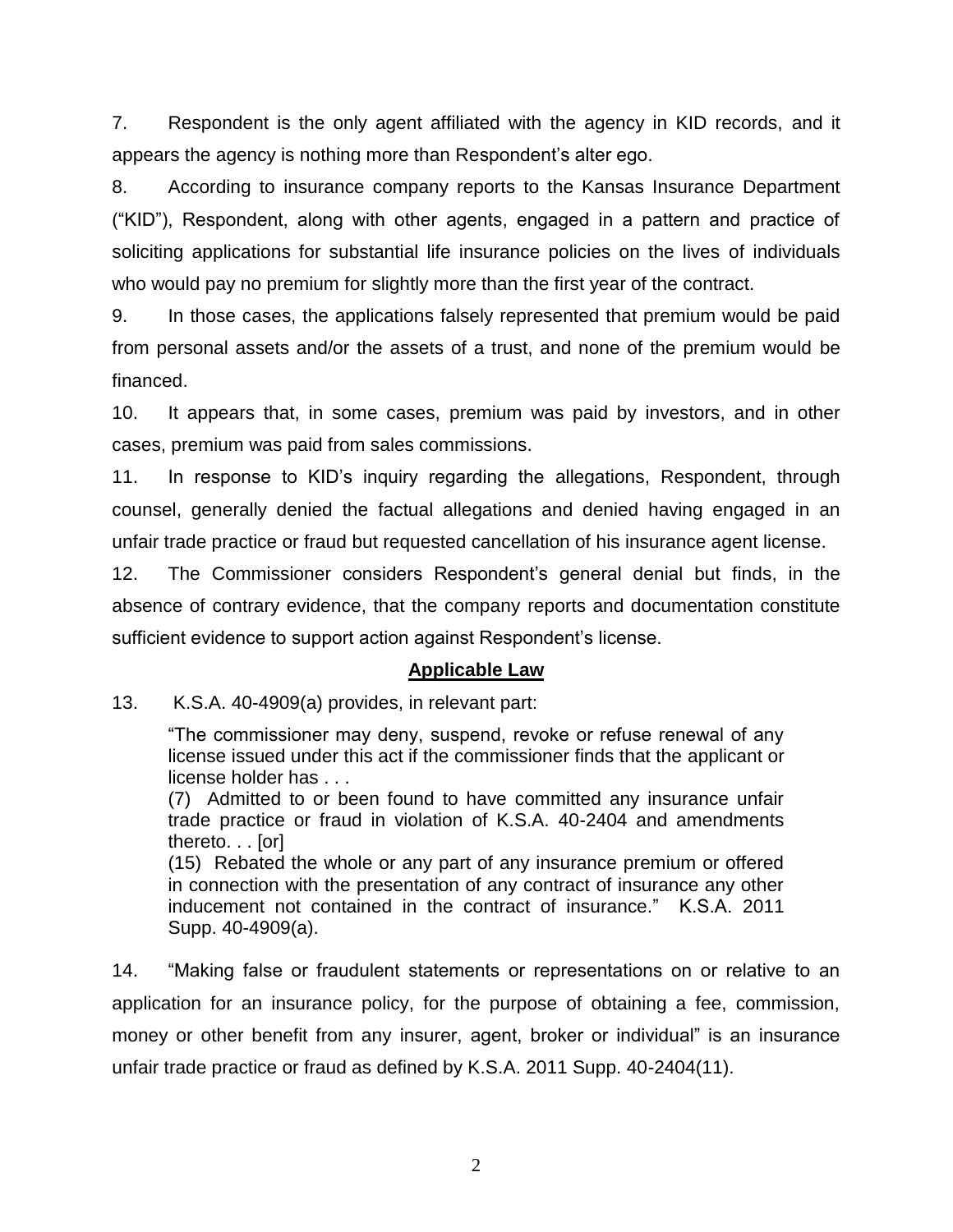15. In addition, the Commissioner may revoke any license issued under the Insurance Agents Licensing Act if the Commissioner finds that the interests of the insurer or the insurable interests of the public are not properly served under such license. K.S.A. 2011 Supp. 40-4909(b).

16. Voluntary surrender does not deprive the Commissioner of jurisdiction or right to initiate or proceed with any disciplinary proceeding against the license. K.S.A. 2011 Supp. 40-4909(e).

#### **Conclusions of Law**

17. The Commissioner has jurisdiction over Respondent as well as the subject matter of this proceeding, and such proceeding is held in the public interest.

18. The Commissioner finds, based on the company reports and documentation, that Respondent's license may be revoked pursuant to K.S.A. 40-4909(a)(7) because Respondent certified false statements on applications for insurance policies for the purpose of obtaining a fee, commission, money or other benefit.

19. The Commissioner finds that Respondent's license may be revoked pursuant to K.S.A. 40-4909(a)(15) because Respondent, directly or indirectly, rebated insurance premium as an inducement to enter into an insurance contract.

20. The Commissioner finds that sufficient grounds exist for the revocation of Respondent's insurance agent license pursuant to K.S.A. 2011 Supp. 40-4909(a), and the action is not foreclosed by Respondent's request to cancel his license.

21. In addition, the Commissioner concludes that Respondent's insurance agent's license may be revoked pursuant to K.S.A. 40-4909(b) because it is not serving the interests of the insurer or the insurable interests of the public.

22. Based on the facts and circumstances set forth herein, it appears that the use of summary proceedings in this matter is appropriate, in accordance with the provisions set forth in K.S.A. 77-537(a), in that the use of summary proceedings does not violate any provision of the law, the protection of the public interest does not require the KID to give notice and opportunity to participate to persons other than Respondent, and after investigation, KID believes in good faith that the allegations will be supported to the applicable standard of proof.

3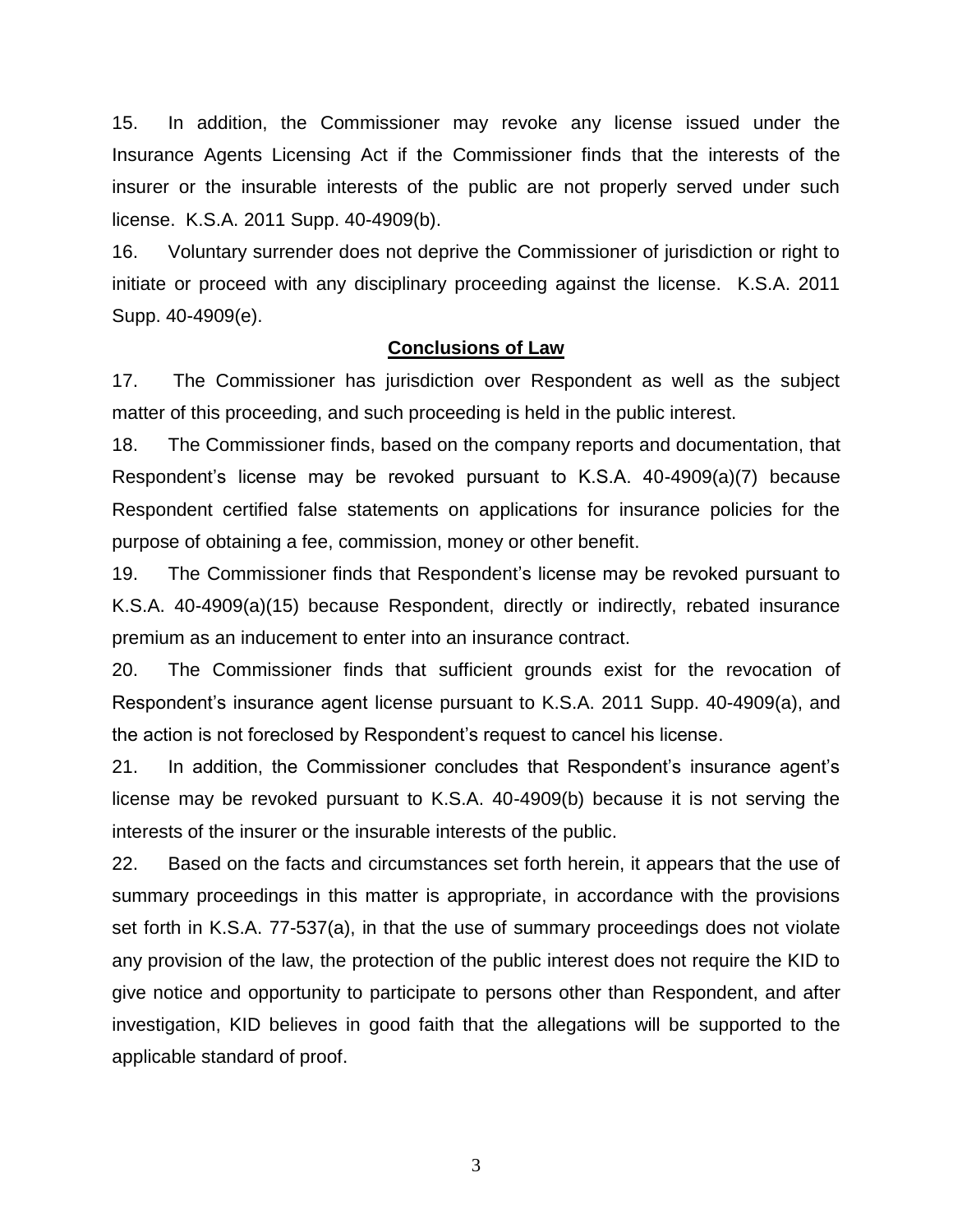## **Policy to be Served**

Before issuing an insurance agent license, the Commissioner must determine that the applicant is qualified and has not committed any act that would be grounds for denial, suspension, or revocation. K.S.A. 40-4905(b). Further, the Commissioner may revoke any license issued under the Insurance Agents Licensing Act if the Commissioner finds that the interests of the insurer or the insurable interests of the public are not properly served under the license. The following action is appropriate to promote the security and integrity of the insurance business and protect insurance consumers by licensing, or continuing to license, persons or entities to sell, solicit, or negotiate insurance in the State of Kansas only if their conduct indicates they are both qualified and trustworthy.

**THE COMMISSIONER OF INSURANCE THEREFORE ORDERS** that the Kansas resident insurance agent's license of **CRAIG A. HARMS** and the Kansas resident insurance agency license of **CH FINANCIAL, INC.**, are hereby **REVOKED.**

**It is further ordered,** that **CRAIG A. HARMS** shall **CEASE and DESIST** from the sale, solicitation, or negotiation of insurance, doing any act toward the sale, solicitation, or negotiation of insurance, and/or receiving compensation deriving from the sale, solicitation, or negotiation of insurance in Kansas or on Kansas risks through business conducted on and after the effective date of this order.

# **IT IS SO ORDERED THIS \_\_19th\_\_ DAY OF NOVEMBER 2012, IN THE CITY OF TOPEKA, COUNTY OF SHAWNEE, STATE OF KANSAS.**



\_/s/ Sandy Praeger\_\_\_\_\_\_\_\_\_\_\_\_\_\_\_\_ Sandy Praeger Commissioner of Insurance

BY:

\_/s/ Zachary J.C. Anshutz\_\_\_\_\_\_\_\_\_\_\_ Zachary J.C. Anshutz General Counsel